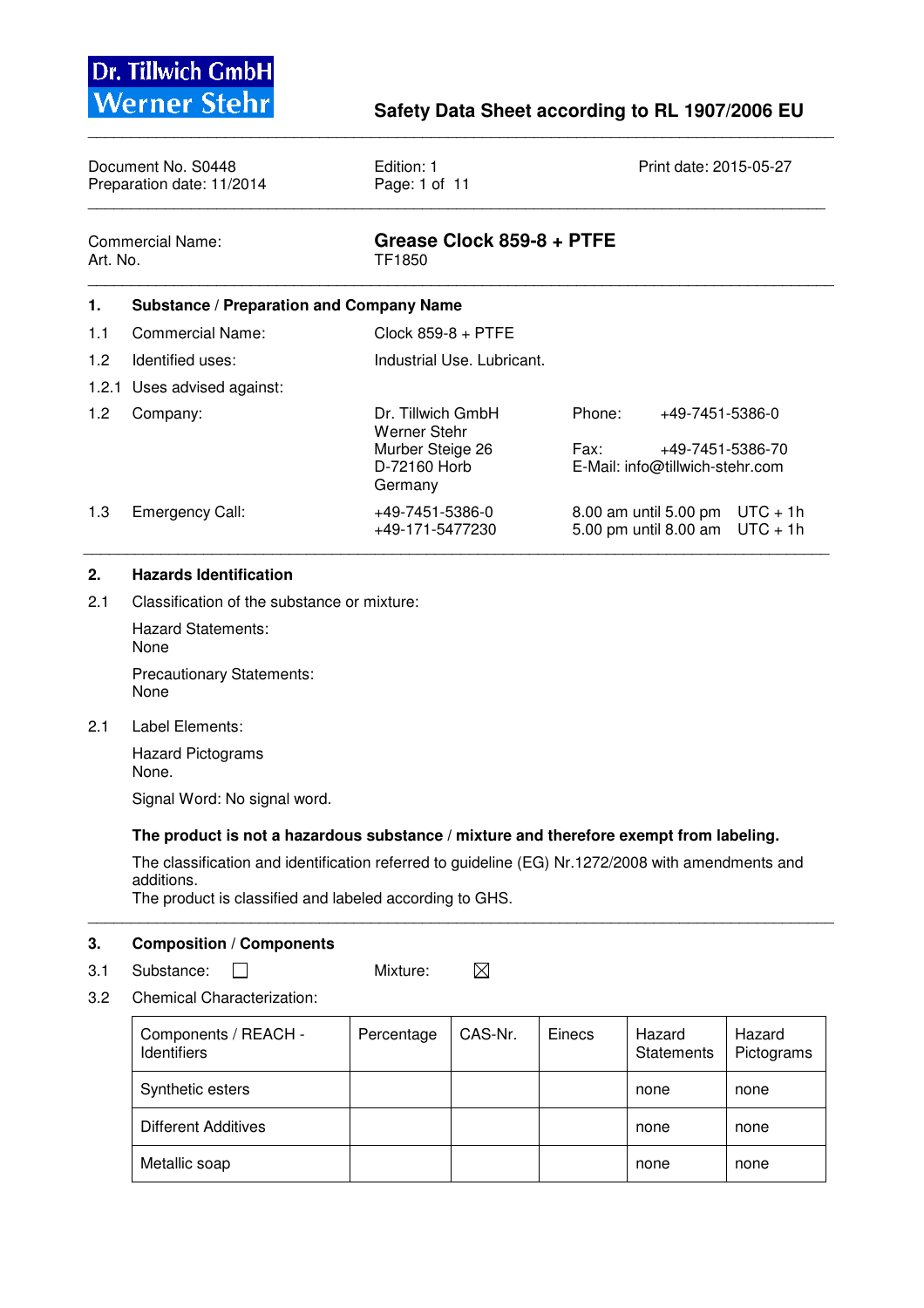

| Document No. S0448<br>Preparation date: 11/2014 |                                            | Edition: 1<br>Page: 2 of 11 |                           |        | Print date: 2015-05-27      |                      |  |
|-------------------------------------------------|--------------------------------------------|-----------------------------|---------------------------|--------|-----------------------------|----------------------|--|
| <b>Commercial Name:</b><br>Art. No.             |                                            | TF1850                      | Grease Clock 859-8 + PTFE |        |                             |                      |  |
|                                                 | Components / REACH -<br><b>Identifiers</b> | Percentage                  | CAS-Nr.                   | Einecs | Hazard<br><b>Statements</b> | Hazard<br>Pictograms |  |

\_\_\_\_\_\_\_\_\_\_\_\_\_\_\_\_\_\_\_\_\_\_\_\_\_\_\_\_\_\_\_\_\_\_\_\_\_\_\_\_\_\_\_\_\_\_\_\_\_\_\_\_\_\_\_\_\_\_\_\_\_\_\_\_\_\_\_\_\_\_\_\_\_\_\_\_\_\_\_\_\_\_\_\_\_\_\_

Inorganic thickener - Silica | 7631-86-9 | none | none PTFE 2002-84-0 | 9002-84-0 | 9002-84-0 | 2002-84-0 | 2002-84-0 | 2010

Classification according to EU guidelines and national guidelines, latest version.

#### **4. Precautions for First Aid**

4.1 Contact with Skin: Remove contaminated clothing. After contact with skin, wash immediately with plenty of water and soap. After work wash hands with water and soap.

\_\_\_\_\_\_\_\_\_\_\_\_\_\_\_\_\_\_\_\_\_\_\_\_\_\_\_\_\_\_\_\_\_\_\_\_\_\_\_\_\_\_\_\_\_\_\_\_\_\_\_\_\_\_\_\_\_\_\_\_\_\_\_\_\_\_\_\_\_\_\_\_\_\_\_\_\_\_\_\_\_\_\_\_\_\_\_

- 4.2 Contact with Eyes: Hold eye open and rinse slowly and gently with water for 15 20 minutes. Immediately call a physician.
- 4.3 Inhalation: After inhalation of decomposition products in case of accidental fresh air. Consult a doctor.

\_\_\_\_\_\_\_\_\_\_\_\_\_\_\_\_\_\_\_\_\_\_\_\_\_\_\_\_\_\_\_\_\_\_\_\_\_\_\_\_\_\_\_\_\_\_\_\_\_\_\_\_\_\_\_\_\_\_\_\_\_\_\_\_\_\_\_\_\_\_\_\_\_\_\_\_\_\_\_\_\_\_\_\_\_\_\_

- 4.4 Ingestion: If swallowed, do not induce vomiting: seek medical advice.
- 4.5 Other Information: -

#### **5. Fire Fighting Procedures**

| 5.1 | Suitable Extinguisher:   | $CO2$ – foam or powder, water spray, alcohol resitant foam.<br>Cool containers with water in case of fire.                  |
|-----|--------------------------|-----------------------------------------------------------------------------------------------------------------------------|
| 5.2 | Unsuitable Extinguisher: | Jet of water.<br>Water jet directed not directly on the burning product; it could<br>cause splattering and spread the fire. |

- 5.3 Special Hazards / Endangering: In the thermal decomposition of PTFE toxic gases may be create. Carbon oxides Acid fluorides Hydrofluoric carbonyl Exposure to decomposition products may cause a health hazard. Do not empty contaminated water into drains, ground and lakes or rivers.
- 5.4 Special Protection Equipment: Wear self-contained breathing apparatus and tightly closing protective suit. Protect from hydrogen fluoride fumes which react with water to form hydrofluoric acid. \_\_\_\_\_\_\_\_\_\_\_\_\_\_\_\_\_\_\_\_\_\_\_\_\_\_\_\_\_\_\_\_\_\_\_\_\_\_\_\_\_\_\_\_\_\_\_\_\_\_\_\_\_\_\_\_\_\_\_\_\_\_\_\_\_\_\_\_\_\_\_\_\_\_\_\_\_\_\_\_\_\_\_\_\_\_\_

#### **6. Precautions for Uncontrolled Release**

- 6.1 Personal Precautions: Avoid contact with eyes, skin and clothing.
- 6.2 Environmental Protection: Do not empty the product into drains, ground and waters.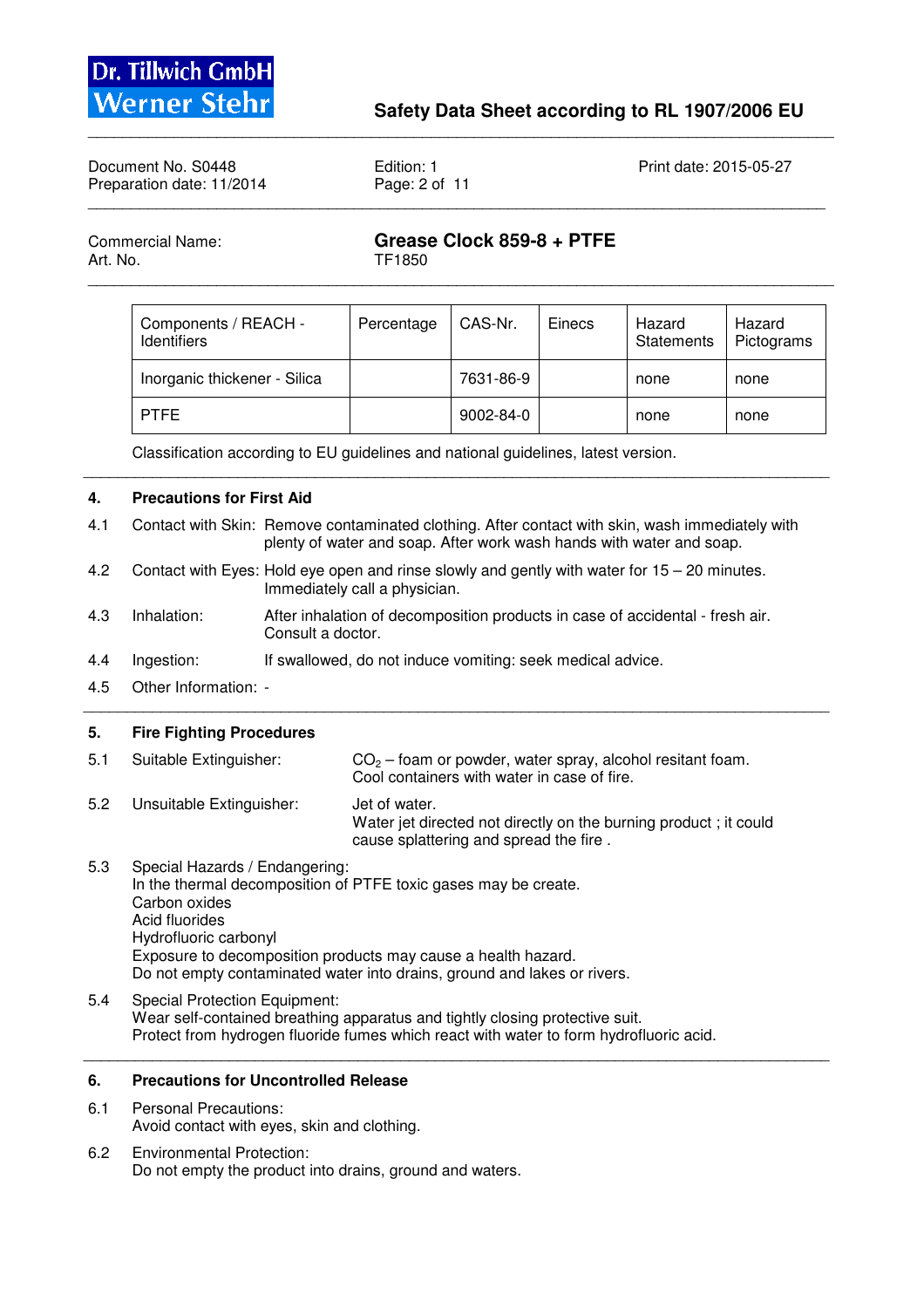

Document No. S0448 **Edition: 1** Edition: 1 Print date: 2015-05-27<br>Preparation date: 11/2014 **Page: 3 of 11** Preparation date: 11/2014 \_\_\_\_\_\_\_\_\_\_\_\_\_\_\_\_\_\_\_\_\_\_\_\_\_\_\_\_\_\_\_\_\_\_\_\_\_\_\_\_\_\_\_\_\_\_\_\_\_\_\_\_\_\_\_\_\_\_\_\_\_\_\_\_\_\_\_\_\_\_\_\_\_\_\_\_\_\_\_\_\_\_\_\_\_\_

\_\_\_\_\_\_\_\_\_\_\_\_\_\_\_\_\_\_\_\_\_\_\_\_\_\_\_\_\_\_\_\_\_\_\_\_\_\_\_\_\_\_\_\_\_\_\_\_\_\_\_\_\_\_\_\_\_\_\_\_\_\_\_\_\_\_\_\_\_\_\_\_\_\_\_\_\_\_\_\_\_\_\_\_\_\_\_

| Commercial Name: |  |
|------------------|--|
| Art. No.         |  |

Grease Clock 859-8 + PTFE

TF1850 \_\_\_\_\_\_\_\_\_\_\_\_\_\_\_\_\_\_\_\_\_\_\_\_\_\_\_\_\_\_\_\_\_\_\_\_\_\_\_\_\_\_\_\_\_\_\_\_\_\_\_\_\_\_\_\_\_\_\_\_\_\_\_\_\_\_\_\_\_\_\_\_\_\_\_\_\_\_\_\_\_\_\_\_\_\_\_

6.3 Spill Response: Cover with inorganic absorbent material. The material must be disposed of as hazardous waste. Clean contaminated objects and the floor thoroughly, observing environmental regulations.

\_\_\_\_\_\_\_\_\_\_\_\_\_\_\_\_\_\_\_\_\_\_\_\_\_\_\_\_\_\_\_\_\_\_\_\_\_\_\_\_\_\_\_\_\_\_\_\_\_\_\_\_\_\_\_\_\_\_\_\_\_\_\_\_\_\_\_\_\_\_\_\_\_\_\_\_\_\_\_\_\_\_\_\_\_\_\_

6.4 Other Information:

**7. Handling and Storage** 

7.1 Handling:

-

 Take precautionary measures against static discharge. When using this product do not eat, drink or smoke. Keep away from food and drink. Keep container tightly closed when not in use.

#### 7.2 Storage:

 Keep only in the original container and protected from light and heat. Storing large quantities over type-approved drip pans with sufficient volume. Avoid contact with oxidizing agent. Keep away from inflammable materials and fluids.

7.3 Determined Use: No special references.

\_\_\_\_\_\_\_\_\_\_\_\_\_\_\_\_\_\_\_\_\_\_\_\_\_\_\_\_\_\_\_\_\_\_\_\_\_\_\_\_\_\_\_\_\_\_\_\_\_\_\_\_\_\_\_\_\_\_\_\_\_\_\_\_\_\_\_\_\_\_\_\_\_\_\_\_\_\_\_\_\_\_\_\_\_\_\_

# **8. Precautionary Information**

8.1 Control parameters

Occupational exposure limits.

| AWG<br>Threshold limit value<br>(Germany)<br><b>IOELV</b> (European Union) | No data available. |
|----------------------------------------------------------------------------|--------------------|
|                                                                            |                    |
| -----                                                                      | .                  |

| BWG Biological threshold | No data available. |
|--------------------------|--------------------|
| limit value (Germany)    |                    |

|  |  | DNEL | Derived-No-Effect-Level / Derived-Minimal- Effect-Level (DMEL) |  |
|--|--|------|----------------------------------------------------------------|--|
|--|--|------|----------------------------------------------------------------|--|

| Longterm - Systemic effects                                                             |      |                                                                                      |
|-----------------------------------------------------------------------------------------|------|--------------------------------------------------------------------------------------|
| Dermal<br>Base Oil<br>$\overline{\phantom{0}}$<br>- Metallic Soap<br>- Silica<br>- PTFF | DNEL | No data available.<br>No data available.<br>No data available.<br>No data available. |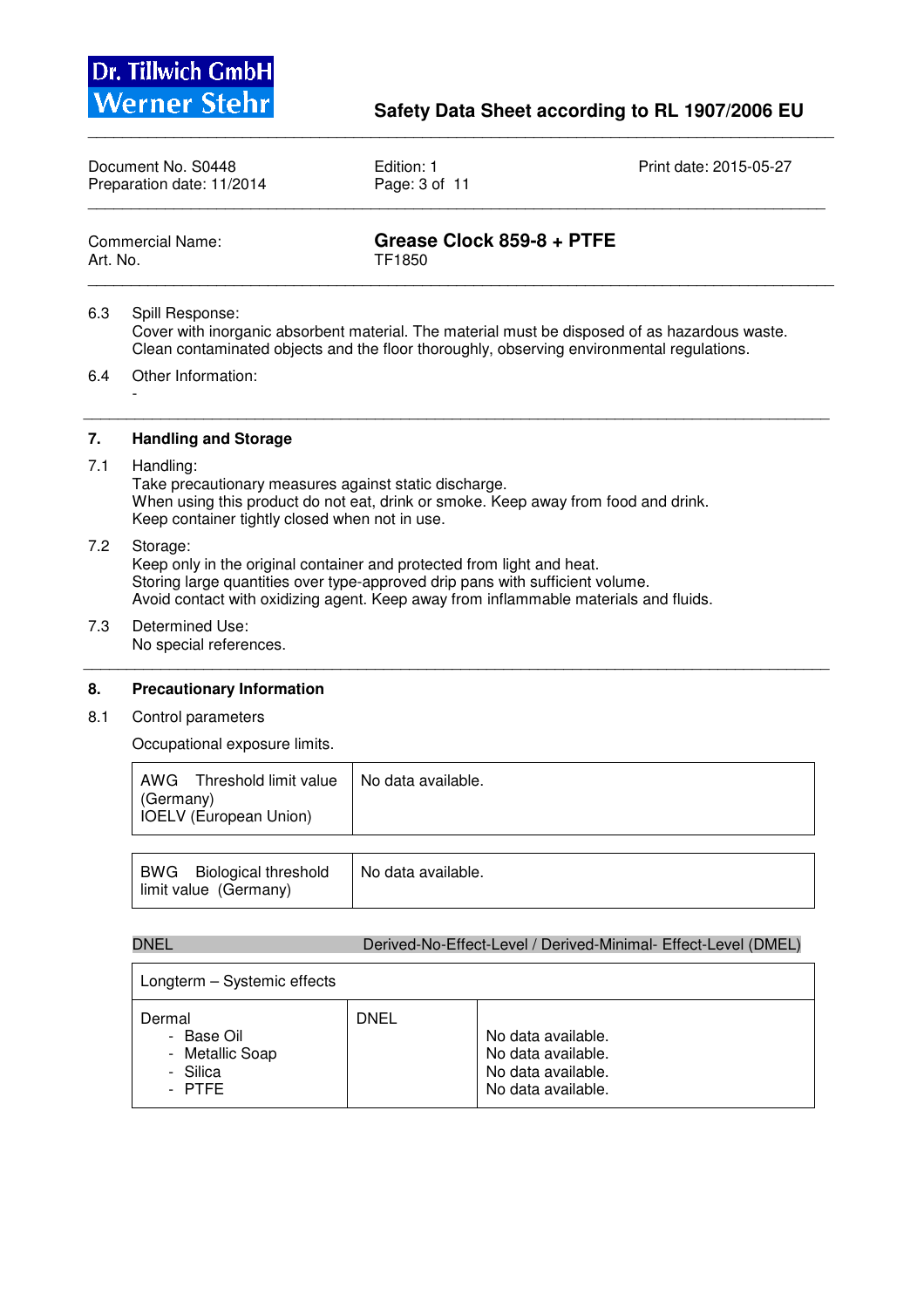

| Document No. S0448<br>Preparation date: 11/2014 | Edition: 1<br>Page: 4 of 11 | Print date: 2015-05-27 |
|-------------------------------------------------|-----------------------------|------------------------|
|                                                 |                             |                        |

\_\_\_\_\_\_\_\_\_\_\_\_\_\_\_\_\_\_\_\_\_\_\_\_\_\_\_\_\_\_\_\_\_\_\_\_\_\_\_\_\_\_\_\_\_\_\_\_\_\_\_\_\_\_\_\_\_\_\_\_\_\_\_\_\_\_\_\_\_\_\_\_\_\_\_\_\_\_\_\_\_\_\_\_\_\_\_

Commercial Name: **Grease Clock 859-8 + PTFE**  TF1850

\_\_\_\_\_\_\_\_\_\_\_\_\_\_\_\_\_\_\_\_\_\_\_\_\_\_\_\_\_\_\_\_\_\_\_\_\_\_\_\_\_\_\_\_\_\_\_\_\_\_\_\_\_\_\_\_\_\_\_\_\_\_\_\_\_\_\_\_\_\_\_\_\_\_\_\_\_\_\_\_\_\_\_\_\_\_\_

| Longterm - Systemic effects                                       |             |                                                                                      |  |  |
|-------------------------------------------------------------------|-------------|--------------------------------------------------------------------------------------|--|--|
| Inhalation<br>- Base Oil<br>- Metallic Soap<br>- Silica<br>- PTFE | <b>DNEL</b> | No data available.<br>No data available.<br>No data available.<br>No data available. |  |  |
| Longterm - Local effects                                          |             |                                                                                      |  |  |
| Inhalation                                                        | DNEL        | No data available.                                                                   |  |  |
| Shortterm - Systemic effects                                      |             |                                                                                      |  |  |
| Inhalation                                                        | <b>DNEL</b> | No data available.                                                                   |  |  |
| Shortterm - Local effects                                         |             |                                                                                      |  |  |
| Inhalation                                                        | DNEL        | No data available.                                                                   |  |  |

### PNEC Predicted No Effect Concentration

| Soil                   | No data available. |
|------------------------|--------------------|
| Sewage treatment plant | No data available. |
| Marine water           | No data available. |
| Fresh water sediment   | No data available. |
| Fresh water            | No data available. |
| Sporadic release       | No data available. |

- 8.2 Technical Precautions for the avoidance of the exposition on the job: Ensure adequate ventilation, especially in confined areas. Draw off vapors.
- 8.3 Delimitation and monitoring of the exposition:

 General protective and hygiene measures: When using do not eat, drink or smoke. Keep away from food, drink and animal feedingstuffs. Take off all contaminated clothing immediately. Wash hands before breaks and at end of work. Avoid contact with skin and eyes. Regular cleaning of equipment and the work area.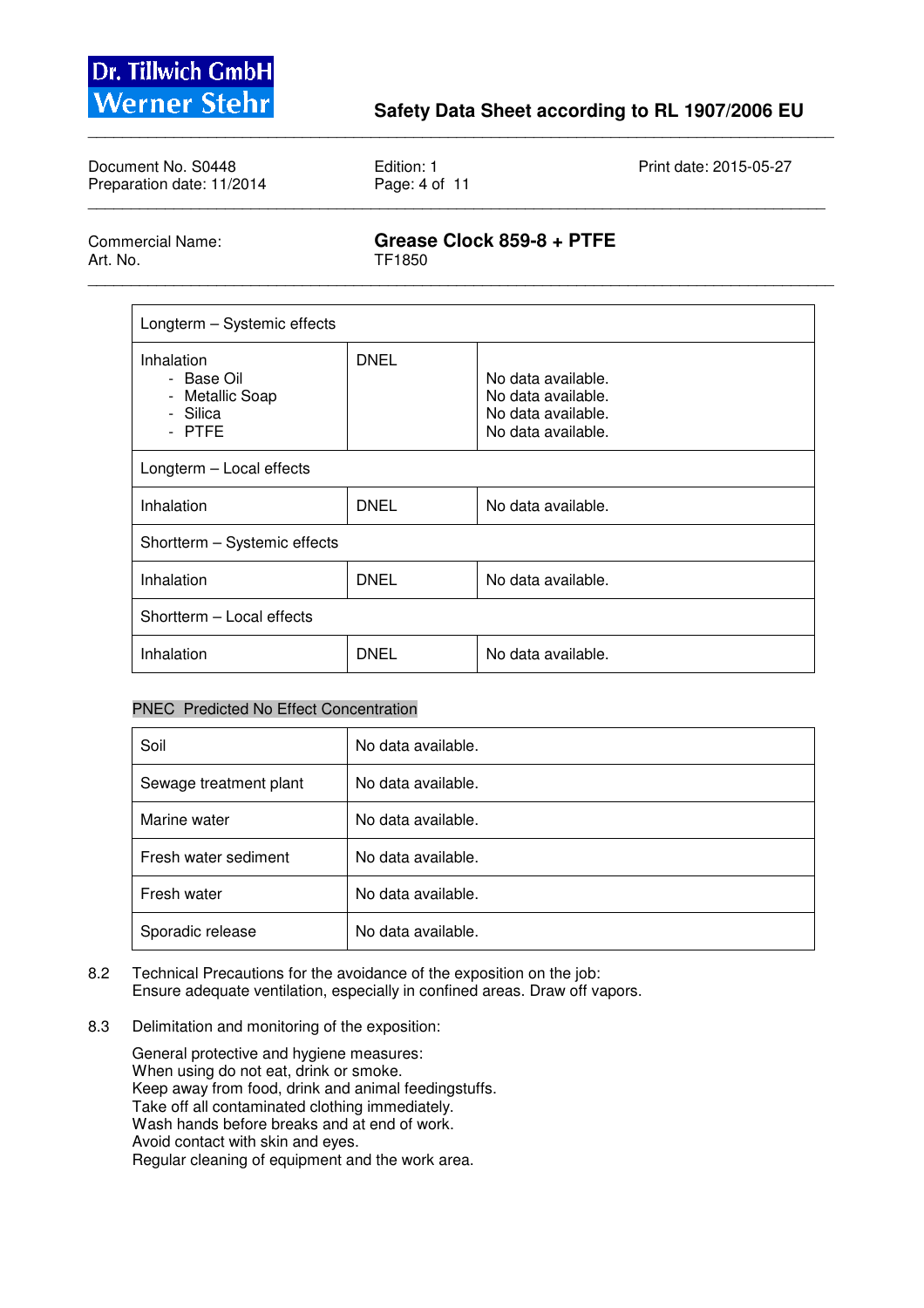

Document No. S0448 **Edition: 1** Edition: 1 Print date: 2015-05-27 Preparation date: 11/2014 **Print date: 2015-05-27** Preparation date: 11/2014 \_\_\_\_\_\_\_\_\_\_\_\_\_\_\_\_\_\_\_\_\_\_\_\_\_\_\_\_\_\_\_\_\_\_\_\_\_\_\_\_\_\_\_\_\_\_\_\_\_\_\_\_\_\_\_\_\_\_\_\_\_\_\_\_\_\_\_\_\_\_\_\_\_\_\_\_\_\_\_\_\_\_\_\_\_\_

\_\_\_\_\_\_\_\_\_\_\_\_\_\_\_\_\_\_\_\_\_\_\_\_\_\_\_\_\_\_\_\_\_\_\_\_\_\_\_\_\_\_\_\_\_\_\_\_\_\_\_\_\_\_\_\_\_\_\_\_\_\_\_\_\_\_\_\_\_\_\_\_\_\_\_\_\_\_\_\_\_\_\_\_\_\_\_

| Art. No. | <b>Commercial Name:</b>                                                                                                                                                                                                                                                       | Grease Clock 859-8 + PTFE<br>TF1850                                                               |                  |
|----------|-------------------------------------------------------------------------------------------------------------------------------------------------------------------------------------------------------------------------------------------------------------------------------|---------------------------------------------------------------------------------------------------|------------------|
|          | <b>Breath Protection</b><br>Not necessary at room temperature.                                                                                                                                                                                                                |                                                                                                   |                  |
|          | <b>Skin Protection</b><br>After work wash hands with water and soap.<br>resistant material. Avoid longer and intensive skin contact.                                                                                                                                          | Preventive skin protection required - Use protective hand lotion or wear suitable gloves from oil |                  |
|          | Suitable gloves:<br>Material:<br>Nitrile rubber<br>Category:<br>Ш<br>Thickness:<br>$0,4$ mm<br>Permeation time: Level 6 (> 480 min.)                                                                                                                                          |                                                                                                   |                  |
|          | The data were determined on laboratory conditions. The conditions in practical application can<br>deviate from these, the data can be only a guideline assistance with the selection of the suitable<br>gloves.<br>Contaminated gloves should be changed as fast as possible. |                                                                                                   |                  |
|          | Eye Protection<br>Wear eye / face protection, if product may be splashed.                                                                                                                                                                                                     |                                                                                                   |                  |
|          | <b>Body Protection</b><br>Wear suitable protective clothing.                                                                                                                                                                                                                  |                                                                                                   |                  |
| 8.4      | Other Information:<br>Protective measures for chemicals must be noticed.                                                                                                                                                                                                      |                                                                                                   |                  |
| 9.       | <b>Physical and Chemical Data</b>                                                                                                                                                                                                                                             |                                                                                                   |                  |
| 9.1      | Condition: pasty                                                                                                                                                                                                                                                              | Colour: light yellow                                                                              | Odour: odourless |
| 9.2      | Change of Condition:<br>9.2.1 Boiling Point (base oil):<br>9.2.2 Pourpoint (base oil):                                                                                                                                                                                        | $<$ - 30 $^{\circ}$ C ( $<$ - 22 $^{\circ}$ F)                                                    | <b>ISO 3016</b>  |
| 9.3      | Flash Point (base oil):                                                                                                                                                                                                                                                       | 270° C (518° F)                                                                                   | <b>ISO 2592</b>  |
| 9.4      | Ignition Point (base oil):                                                                                                                                                                                                                                                    | $>300^{\circ}$ C ( $>572^{\circ}$ F)                                                              | <b>DIN 51794</b> |
| 9.5      | <b>Explosion Limits:</b><br>lower: not applicable                                                                                                                                                                                                                             | upper: not applicable                                                                             |                  |
| 9.6      | Vapour Pressure at 20°C (68° F):                                                                                                                                                                                                                                              | not applicable                                                                                    |                  |
| 9.7      | Density (base oil) at 20°C (68°F):                                                                                                                                                                                                                                            | 0,98 $g/cm^{3}$                                                                                   | DIN 51757        |
| 9.8      | Solubility in $H_2O$ at 20 $°C$ (68 $°C$ F):                                                                                                                                                                                                                                  | unsoluble                                                                                         |                  |
| 9.9      | pH value:                                                                                                                                                                                                                                                                     | not applicable                                                                                    |                  |
| 9.10     | Viscosity of base oil:<br>at 20°C (68°F)                                                                                                                                                                                                                                      | 150 mm <sup>2</sup> /s                                                                            | DIN 51562        |
| 9.11     | Other Information:                                                                                                                                                                                                                                                            |                                                                                                   |                  |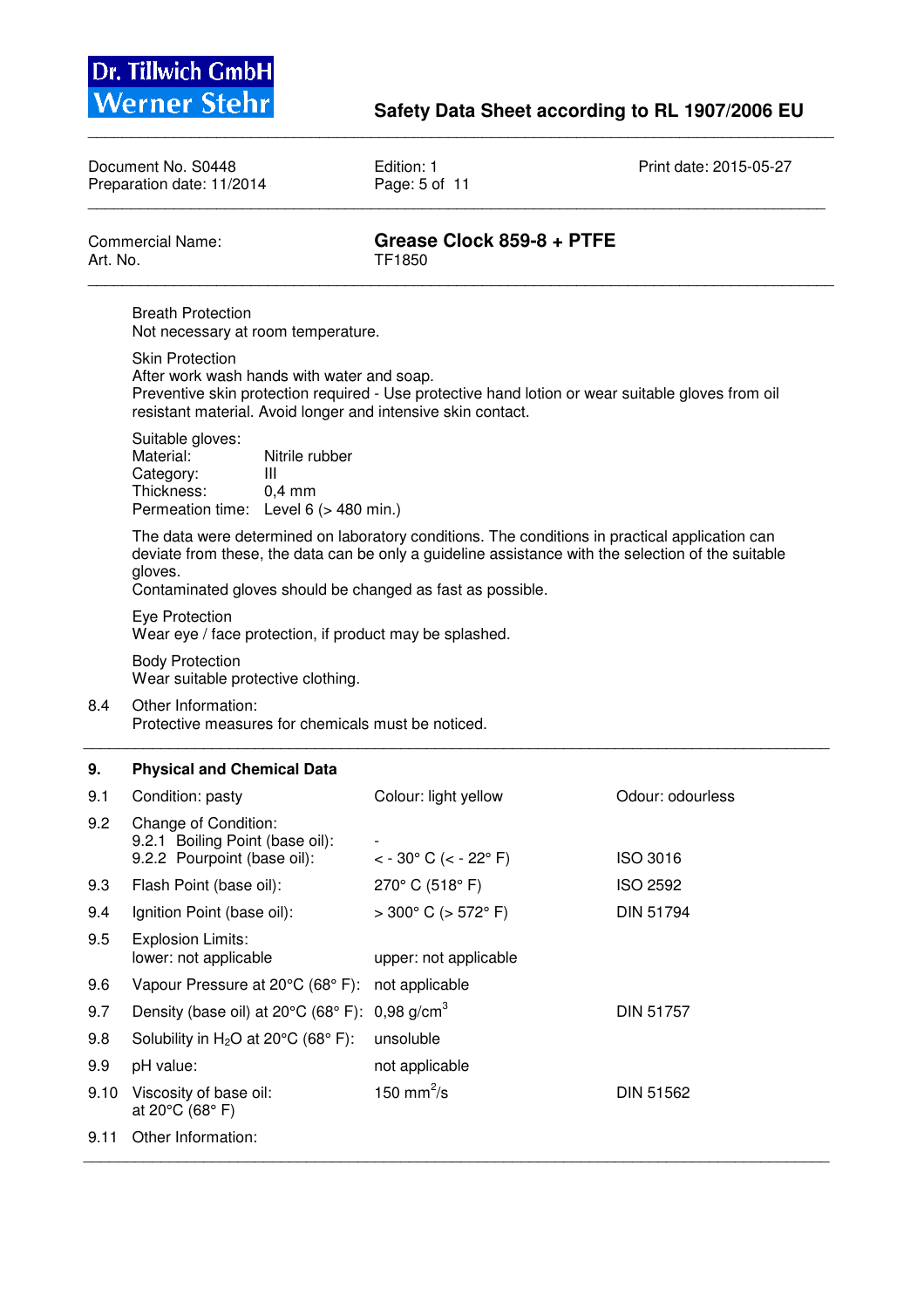

Document No. S0448 **Edition: 1** Edition: 1 Print date: 2015-05-27 Preparation date: 11/2014 Page: 6 of 11 \_\_\_\_\_\_\_\_\_\_\_\_\_\_\_\_\_\_\_\_\_\_\_\_\_\_\_\_\_\_\_\_\_\_\_\_\_\_\_\_\_\_\_\_\_\_\_\_\_\_\_\_\_\_\_\_\_\_\_\_\_\_\_\_\_\_\_\_\_\_\_\_\_\_\_\_\_\_\_\_\_\_\_\_\_\_

\_\_\_\_\_\_\_\_\_\_\_\_\_\_\_\_\_\_\_\_\_\_\_\_\_\_\_\_\_\_\_\_\_\_\_\_\_\_\_\_\_\_\_\_\_\_\_\_\_\_\_\_\_\_\_\_\_\_\_\_\_\_\_\_\_\_\_\_\_\_\_\_\_\_\_\_\_\_\_\_\_\_\_\_\_\_\_

Art. No. TF1850 \_\_\_\_\_\_\_\_\_\_\_\_\_\_\_\_\_\_\_\_\_\_\_\_\_\_\_\_\_\_\_\_\_\_\_\_\_\_\_\_\_\_\_\_\_\_\_\_\_\_\_\_\_\_\_\_\_\_\_\_\_\_\_\_\_\_\_\_\_\_\_\_\_\_\_\_\_\_\_\_\_\_\_\_\_\_\_

# Commercial Name: **Grease Clock 859-8 + PTFE**

### **10. Stability and Reactivity Data**

- 10.1 Stability: No decomposition if used according to specifications. The base oil in this product is combustible. Thermal decomposition of PTFE at temperatures above 400° C (752°F) occurs.
- 10.2 Dangerous Chemical Reactions: Avoid contact with oxidizing agent and inflammable materials.
- 10.3 Hazardous Decomposition Products: Incomplete burn or thermal decomposition leads to the formation of smoke, carbon dioxide and carbon monoxide. In the thermal decomposition  $(> 400^{\circ}$  C  $/ 752^{\circ}$ F) of PTFE toxic gases may be create.
- 10.4 Other Information:

The inhalation of thermal decomposition products of the polymer (e.g. when smoking contaminated tobacco) can cause polymer fever with flu-like symptoms. The Symtome arises generally not before two to three hours after the inhalation (smoke) and fades away normally within 36 to 48 hours again. No continuous or cumulative effect was observed.

\_\_\_\_\_\_\_\_\_\_\_\_\_\_\_\_\_\_\_\_\_\_\_\_\_\_\_\_\_\_\_\_\_\_\_\_\_\_\_\_\_\_\_\_\_\_\_\_\_\_\_\_\_\_\_\_\_\_\_\_\_\_\_\_\_\_\_\_\_\_\_\_\_\_\_\_\_\_\_\_\_\_\_\_\_\_\_

### **11. Toxicological Data**

Acute Oral Toxicity (Base oil):  $LD_{50}$ : > 5000 mg/kg, rat.<br>Acute Oral Toxicity (Metallic Soap):  $LD_{50}$ : > 5000 mg/kg, rat.

Acute Oral Toxicity (Thickener PTFE):<br>Acute Oral Toxicity (Thickener Silica):

Acute Dermal Toxicity (Base Oil): No data available.

Acute Dermal Toxicity (Thickener PTFE): No data available. Acute Dermal Toxicity (Thickener Silica):  $LD_{50}$  (rabbit): > 5000 mg/kg.

Acute Inhalational Toxicity (Base Oil): No data available. Acute Inhalational Toxicity (Metallic Soap): Based on available data,

 Acute Inhalational Toxicity (Thickener PTFE): No data available. Acute Inhalational Toxicity (Thickener Silica): No data available.

**Repeat-dose toxicity (Oral-Feed-Rat):**  Acute Dermal Toxicity (Base Oil): No data available. Acute Dermal Toxicity (Metallic Soap): No data available.<br>Acute Dermal Toxicity (Thickener PTFE): There were no tox Acute Dermal Toxicity (Thickener Silica):

 $LD_{50}$ : > 5000 mg/kg, rat. OECD-Method 401  $LD_{50}$ : > 2000 mg/kg, rat. OECD-Method 420 Based on available data , the classification criteria are not met.<br>LD<sub>50</sub>: 11280 mg/kg, rat.  $LD_{50}$ : 3300 mg/kg, rat. Mortality did not occur.

Acute Dermal Toxicity (Metallic Soap):  $LD_{50}$ : > 2000 mg/kg, rat. OECD-Method 402 Based on available data , the classification criteria are not met.

the classification criteria are not met.

There were no toxicologically significant effects.<br>No data available.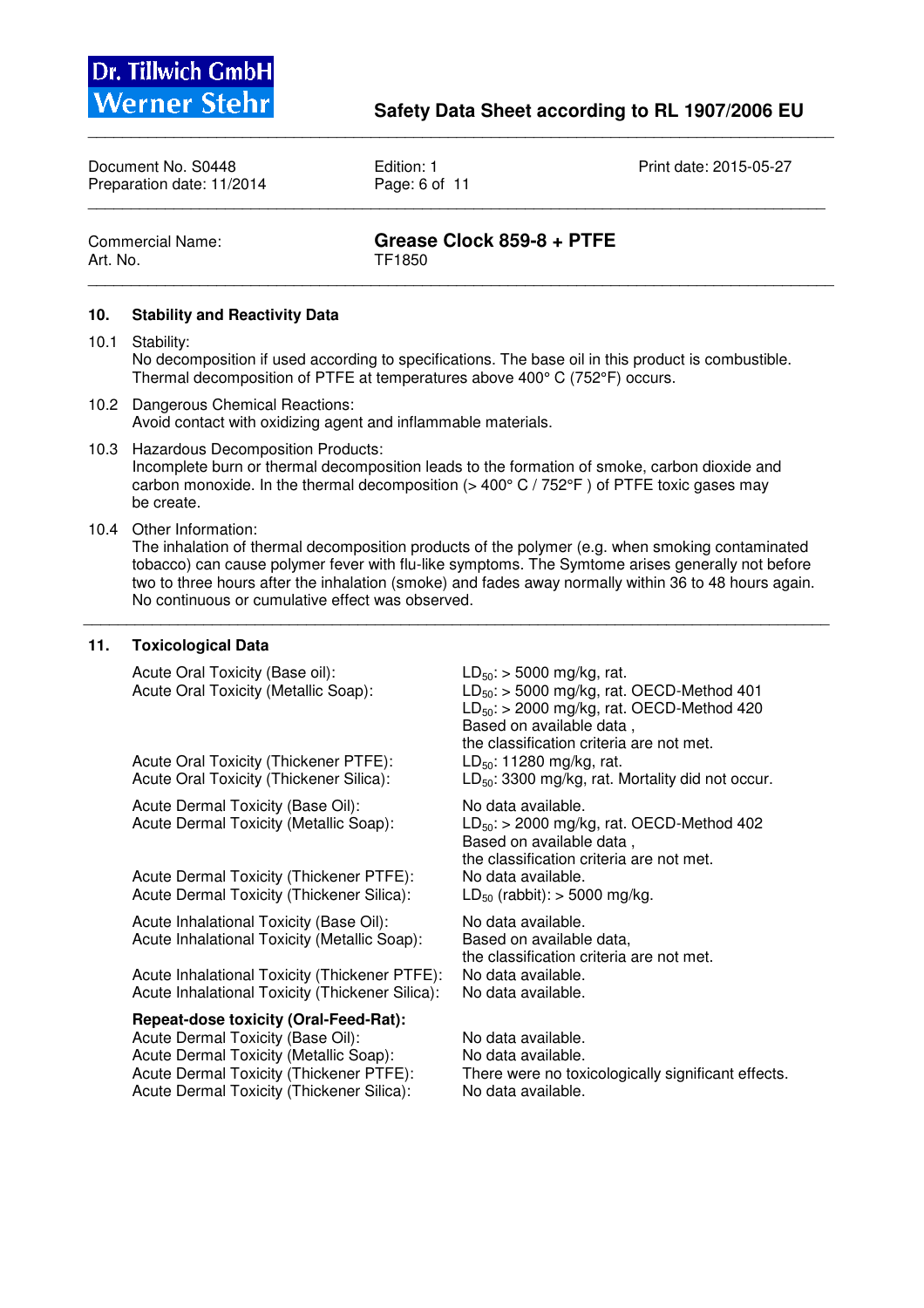

| Document No. S0448<br>Preparation date: 11/2014                                                             | Edition: 1<br>Page: 7 of 11                                                                                                                                                                                                                                            | Print date: 2015-05-27                                                                                                                                                                                                                                                                    |
|-------------------------------------------------------------------------------------------------------------|------------------------------------------------------------------------------------------------------------------------------------------------------------------------------------------------------------------------------------------------------------------------|-------------------------------------------------------------------------------------------------------------------------------------------------------------------------------------------------------------------------------------------------------------------------------------------|
| <b>Commercial Name:</b><br>Art. No.                                                                         | Grease Clock 859-8 + PTFE<br>TF1850                                                                                                                                                                                                                                    |                                                                                                                                                                                                                                                                                           |
| <b>Effects after skin contact:</b>                                                                          |                                                                                                                                                                                                                                                                        |                                                                                                                                                                                                                                                                                           |
| Base Oil:<br><b>Thickener Metallic Soap</b>                                                                 | Prolonged or repeated skin contact may cause irritation.<br>- EPISKIN-Test with artificial skin model, result: not irritating.<br>OECD-Method 439, 15 min.<br>- Reconstructed human epidermis, Result: non-irritant.<br>OECD-Method 431, 4 h. Based on available data, |                                                                                                                                                                                                                                                                                           |
| Thickener PTFE:                                                                                             | the classification criteria are not met.<br>Rabbit. Not classified as irritant.<br>Humans: Not classified as irritant.                                                                                                                                                 |                                                                                                                                                                                                                                                                                           |
| Thickener Silica:                                                                                           | Rabbit. Non-irritating. Analog OECD Method.                                                                                                                                                                                                                            |                                                                                                                                                                                                                                                                                           |
| Effects after eye contact:<br>Base Oil:<br>Thickener Metallic Soap:<br>Thickener PTFE:<br>Thickener Silica: | May cause slight transient irritation.<br>Rabbit, result: non-irritant. OECD-Method 405.<br>Based on available data, the classification criteria are not met.<br>No data available.<br>Rabbit. Non-irritating. Analog OECD Method                                      |                                                                                                                                                                                                                                                                                           |
| Effects after resorption / inhalation / swallowing:<br>Base Oil:                                            | Inhalation of high vapor concentrations may cause irritation of<br>the nose, mouth, throat and respiratory tract.                                                                                                                                                      | After swallowing irritation of mouth, throat and digestive tract possible.                                                                                                                                                                                                                |
| Thickener Metallic Soap:<br>Thickener PTFE:<br>Thickener Silica:                                            | No data available.<br>No data available.<br>No data available.                                                                                                                                                                                                         |                                                                                                                                                                                                                                                                                           |
| Sensitisation:<br>Base Oil:<br>Thickener Metallic Soap:                                                     | No sensitizing effects known.<br>LLNA, mouse, Result: not sensitizing, OECD-Method 429.                                                                                                                                                                                |                                                                                                                                                                                                                                                                                           |
| Thickener PTFE:                                                                                             | Based on available data, the classification criteria are not met.<br>Does not cause skin sensitization.<br>Sensitization did not occur, Patch test on human volunteers.                                                                                                |                                                                                                                                                                                                                                                                                           |
| Thickener Silica:                                                                                           | No sensitization known.                                                                                                                                                                                                                                                |                                                                                                                                                                                                                                                                                           |
| <b>Mutagenicity:</b><br>Base Oil:<br>Thickener Metallic Soap:                                               | No data available.<br>Result: negative, OECD-Method 471.<br>negative, OECD-Method 476<br>Result: negative, OECD-Method 473.                                                                                                                                            | - Mutagenicity (Salmonelle typhimurium-reverse mutation), bacteria,<br>- In vitro gene mutation in mammalian cells, mouse lymphoma, result:<br>- Mutagenicity (mammal cytogenetic in vitro test), human lymphocytes,<br>Based on available data, the classification criteria are not met. |
| Thickener PTFE:                                                                                             | effect.                                                                                                                                                                                                                                                                | Tests on bacterial or mammalian cell cultures did not show mutagenic                                                                                                                                                                                                                      |
| Thickener Silica:                                                                                           | No evidence of mutagenic effect.                                                                                                                                                                                                                                       |                                                                                                                                                                                                                                                                                           |
| Carcinogenicity:<br>Base Oil:<br>Thickener Metallic Soap:<br>Thickener PTFE:<br>Thickener Silica:           | No data available.<br>Based on available data, the classification criteria are not met.<br>Not classified as carcinogenic for humans.<br>No evidence of a carcinogenic effect.                                                                                         |                                                                                                                                                                                                                                                                                           |

\_\_\_\_\_\_\_\_\_\_\_\_\_\_\_\_\_\_\_\_\_\_\_\_\_\_\_\_\_\_\_\_\_\_\_\_\_\_\_\_\_\_\_\_\_\_\_\_\_\_\_\_\_\_\_\_\_\_\_\_\_\_\_\_\_\_\_\_\_\_\_\_\_\_\_\_\_\_\_\_\_\_\_\_\_\_\_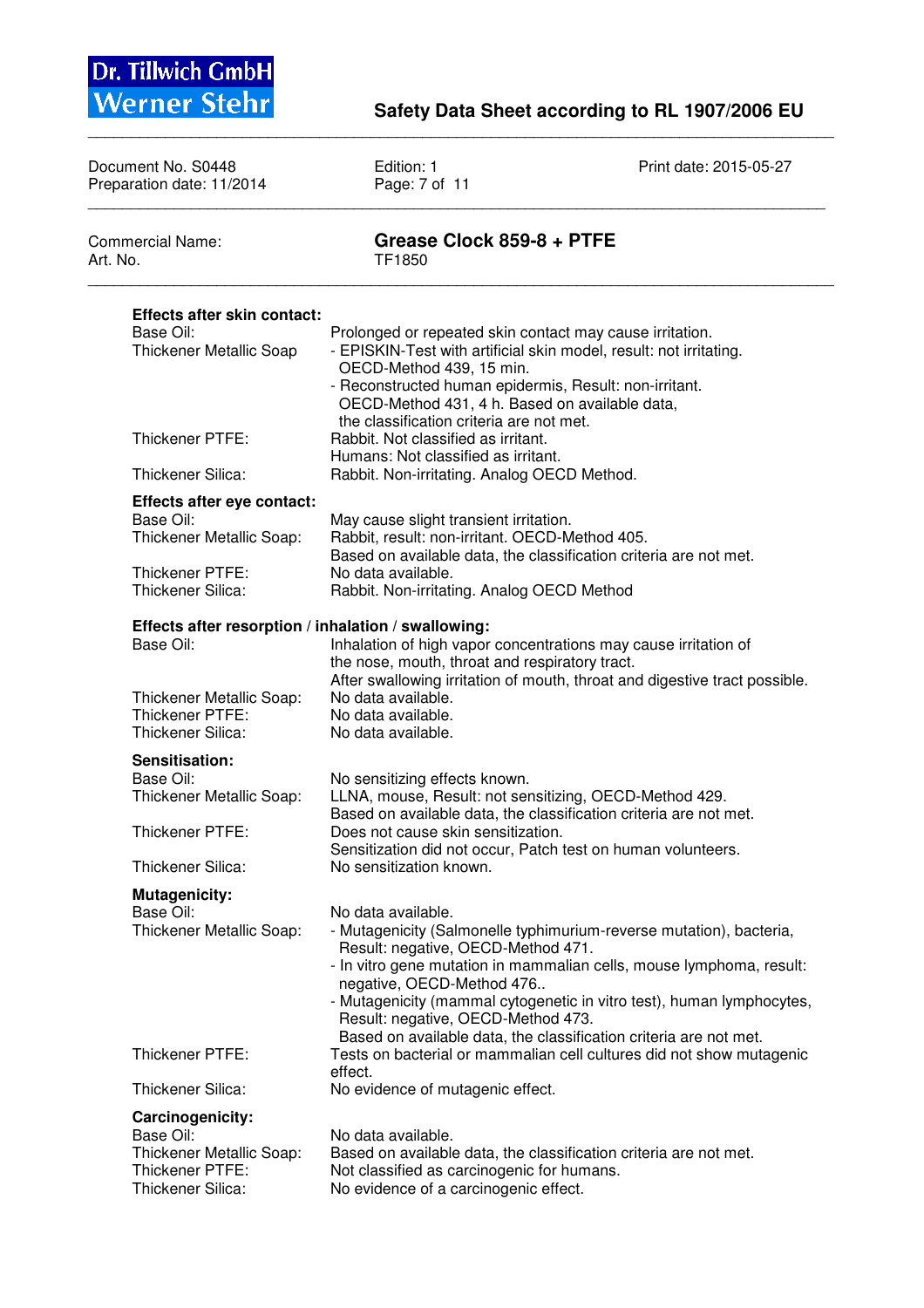

|          | Document No. S0448<br>Preparation date: 11/2014                                                                                      | Edition: 1<br>Page: 8 of 11                                                                                                                                                                                                                   | Print date: 2015-05-27                                                 |
|----------|--------------------------------------------------------------------------------------------------------------------------------------|-----------------------------------------------------------------------------------------------------------------------------------------------------------------------------------------------------------------------------------------------|------------------------------------------------------------------------|
| Art. No. | <b>Commercial Name:</b>                                                                                                              | Grease Clock 859-8 + PTFE<br>TF1850                                                                                                                                                                                                           |                                                                        |
|          | <b>Reproductive toxicity:</b><br>Base Oil:<br>Thickener Metallic Soap:<br>Thickener PTFE:<br>Thickener Silica:                       | No data available.<br>NOAEL: 1000 mg/kg. OECD-Method 422.<br>Based on available data, the classification criteria are not met.<br>No reproductive toxicity.<br>No evidence of repro -toxic properties.                                        | Screening test for reproductive / developmental toxicity, rat, skin,   |
|          | <b>Aspiration hazard:</b><br>Base Oil:<br>Thickener Metallic Soap:<br>Thickener PTFE:<br>Thickener Silica:                           | No data available.<br>No data available.<br>No data available.<br>Not classified as presenting an aspiration hazard.                                                                                                                          |                                                                        |
|          | Specific target organ toxicity - single exposure:<br>Base Oil:<br>Thickener Metallic Soap:<br>Thickener PTFE:<br>Thickener Silica:   | No data available.<br>Based on available data, the classification criteria are not met.<br>No data available.<br>No data available.                                                                                                           |                                                                        |
|          | Base Oil:<br>Thickener Metallic Soap:<br>Thickener PTFE:<br>Thickener Silica:                                                        | Specific target organ toxicity - repeated exposure:<br>No data available.<br>Rat, skin, NOAEL: 1000 mg/kg, OECD-Method: 422.<br>Based on available data, the classification criteria are not met.<br>No data available.<br>No data available. |                                                                        |
| 12.      | <b>Environmental Information</b>                                                                                                     |                                                                                                                                                                                                                                               |                                                                        |
| 12.1     | Ecological toxicity:<br><b>Acute Fish Toxicity:</b><br>Base Oil:<br>Thickener Metallic Soap:<br>Thickener PTFE:<br>Thickener Silica: | No data available.<br>$LL_{50}$ (Oncorhynchus mykiss): > 100 mg/l, 96 h, semi-static test.<br>Method: OECD 203.<br>Value refered to the water accumulated fraction (WAF).<br>The substance is a polymer and cause no adverse effect           | $LC_{50}$ (Brachydanio reiro): > 10000 mg/l / 96 h. Method: OECD 203.  |
|          | <b>Acute Daphnia Toxicity:</b><br>Base Oil:<br>Thickener Metallic Soap:<br>Thickener PTFE:<br>Thickener Silica:                      | No data available.<br>$EL_{50}$ (Daphnia magna): > 100 mg/l, 48 h, static test.<br>Method: OECD 202.<br>Value refered to the water accumulated fraction (WAF).<br>No data available.                                                          | $EC_{50}$ (Daphnia magna): > 10000 mg/l / 24 h. Method: OECD 202.      |
|          | <b>Acute Alga Toxicity:</b><br>Base Oil:<br>Thickener Metallic Soap:<br>Thickener PTFE:<br>Thickener Silica:                         | No data available.<br>Method: OECD 201.<br>No data available.<br>No data available.                                                                                                                                                           | EL50 (Pseudokirchneriella subcapitata): > 100 mg/l, 72 h, static test. |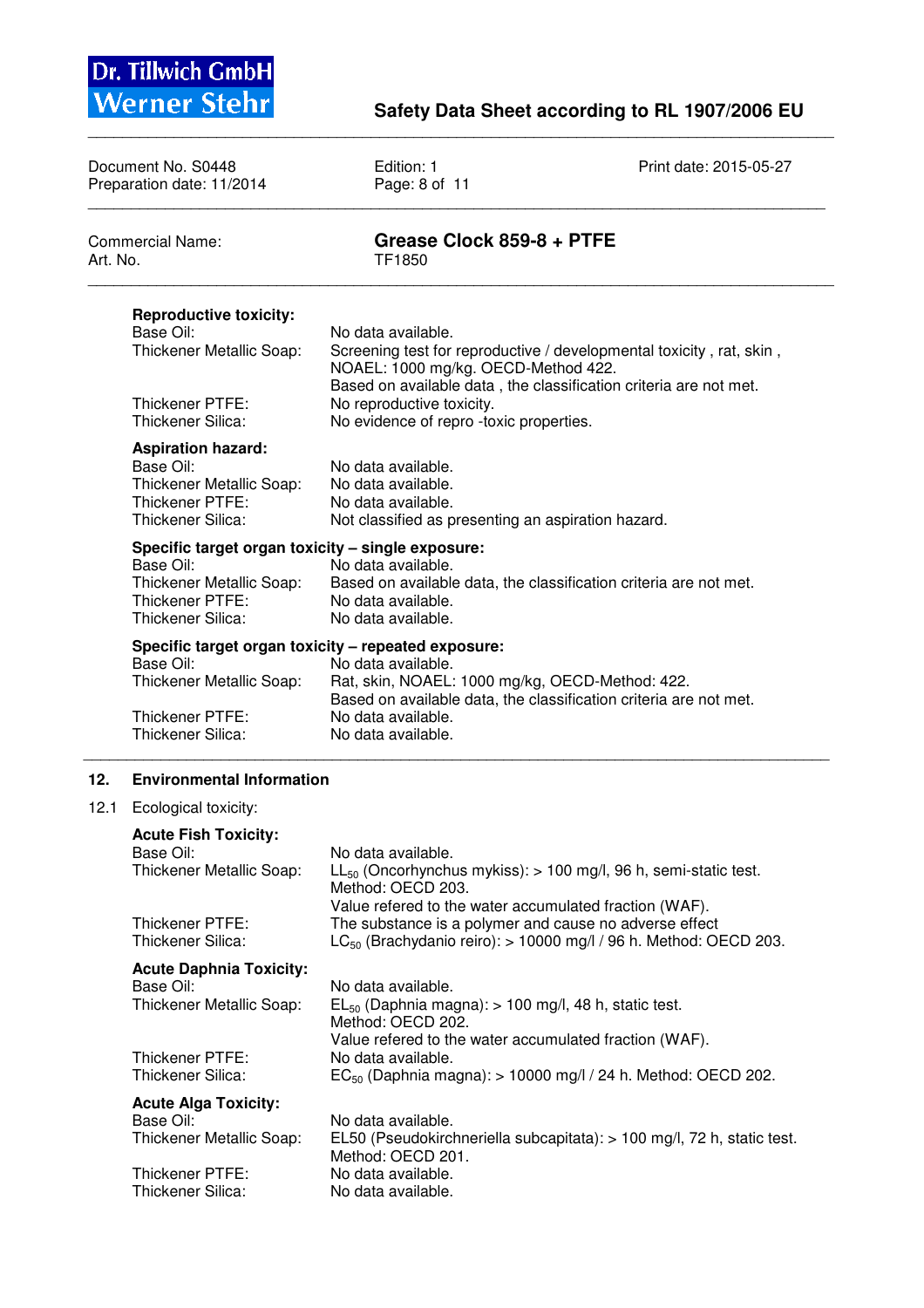

| Document No. S0448<br>Preparation date: 11/2014 |                                                                                                                                          | Edition: 1<br>Page: 9 of 11                                                                                                                           | Print date: 2015-05-27                                                                                                         |
|-------------------------------------------------|------------------------------------------------------------------------------------------------------------------------------------------|-------------------------------------------------------------------------------------------------------------------------------------------------------|--------------------------------------------------------------------------------------------------------------------------------|
| <b>Commercial Name:</b><br>Art. No.             |                                                                                                                                          | Grease Clock 859-8 + PTFE<br>TF1850                                                                                                                   |                                                                                                                                |
|                                                 | <b>Acute Bacteria Toxicity:</b><br>Base Oil:<br>Thickener metallic Soap:<br>Thickener PTFE:<br>Thickener Silica:                         | No data available.<br>No data available.<br>No data available.                                                                                        | NOEC: 13 mg/l, 28 d, Activated sludge, static test, OECD-Method.                                                               |
| 12.2                                            | Mobility:                                                                                                                                |                                                                                                                                                       |                                                                                                                                |
|                                                 | <b>Mobility in Ground and Water:</b><br>Base Oil:<br>Thickener metallic Soap:<br>Thickener PTFE:<br>Thickener Silica:                    | No data available.<br>No data available.<br>No data available.<br>A significant mobility in soil is not expected.                                     |                                                                                                                                |
|                                                 | <b>Environmental Distribution Data:</b><br>Base Oil:<br>Thickener metallic Soap:<br>Thickener PTFE:<br>Thickener Silica:                 | No data available.<br>No data available.<br>No data available.<br>No data available.                                                                  |                                                                                                                                |
| 12.3                                            | Persistence and Degradableness<br>Base Oil:                                                                                              | BOD28 = 11%, Method OECD 301 B.                                                                                                                       | The product is expected to be partially or slowly biodegradable.                                                               |
|                                                 | Thickener metallic Soap:                                                                                                                 | activated sludge, Method: OECD 301 C.                                                                                                                 | Aerobic, 97 %, Result: readily biodegradable. Exposure time: 28 d,                                                             |
|                                                 | Thickener PTFE:<br>Thickener Silica:                                                                                                     | No data available.                                                                                                                                    | Inorganic substance. Test for biological degradability not feasible.                                                           |
| 12.4                                            | Biodegradability:<br>Base Oil:<br>Thickener metallic Soap:<br>Thickener PTFE:<br>Thickener Silica:                                       | The product is not expected to bioaccumulate.<br>This substance is not considered to be bioaccumulating.<br>No data available.<br>Not to be expected. |                                                                                                                                |
| 12.5                                            | Result of the determination of the PBT characteristics:<br>Base Oil:<br>Thickener metallic Soap:<br>Thickener PTFE:<br>Thickener Silica: | No data available.<br>No data available.                                                                                                              | Based on available data, the classification criteria are not met.<br>According to the REACH Regulation no PBT, vPvB substance. |
| 12.6                                            | Additional ecological information:                                                                                                       | Do not discharge product unmonitored into the environment.                                                                                            |                                                                                                                                |

\_\_\_\_\_\_\_\_\_\_\_\_\_\_\_\_\_\_\_\_\_\_\_\_\_\_\_\_\_\_\_\_\_\_\_\_\_\_\_\_\_\_\_\_\_\_\_\_\_\_\_\_\_\_\_\_\_\_\_\_\_\_\_\_\_\_\_\_\_\_\_\_\_\_\_\_\_\_\_\_\_\_\_\_\_\_\_

#### \_\_\_\_\_\_\_\_\_\_\_\_\_\_\_\_\_\_\_\_\_\_\_\_\_\_\_\_\_\_\_\_\_\_\_\_\_\_\_\_\_\_\_\_\_\_\_\_\_\_\_\_\_\_\_\_\_\_\_\_\_\_\_\_\_\_\_\_\_\_\_\_\_\_\_\_\_\_\_\_\_\_\_\_\_\_\_

# **13. Waste Disposal Information**

The allocation of the waste keys is to be accomplished branch and process specifically by the waste producer separately. The indicated waste keys are only recommendations for the disposal of the unmachined product.

13.1 Product:

 EWC - Code: (European waste category list): 07 06 07\*. waste resulting from production of greases.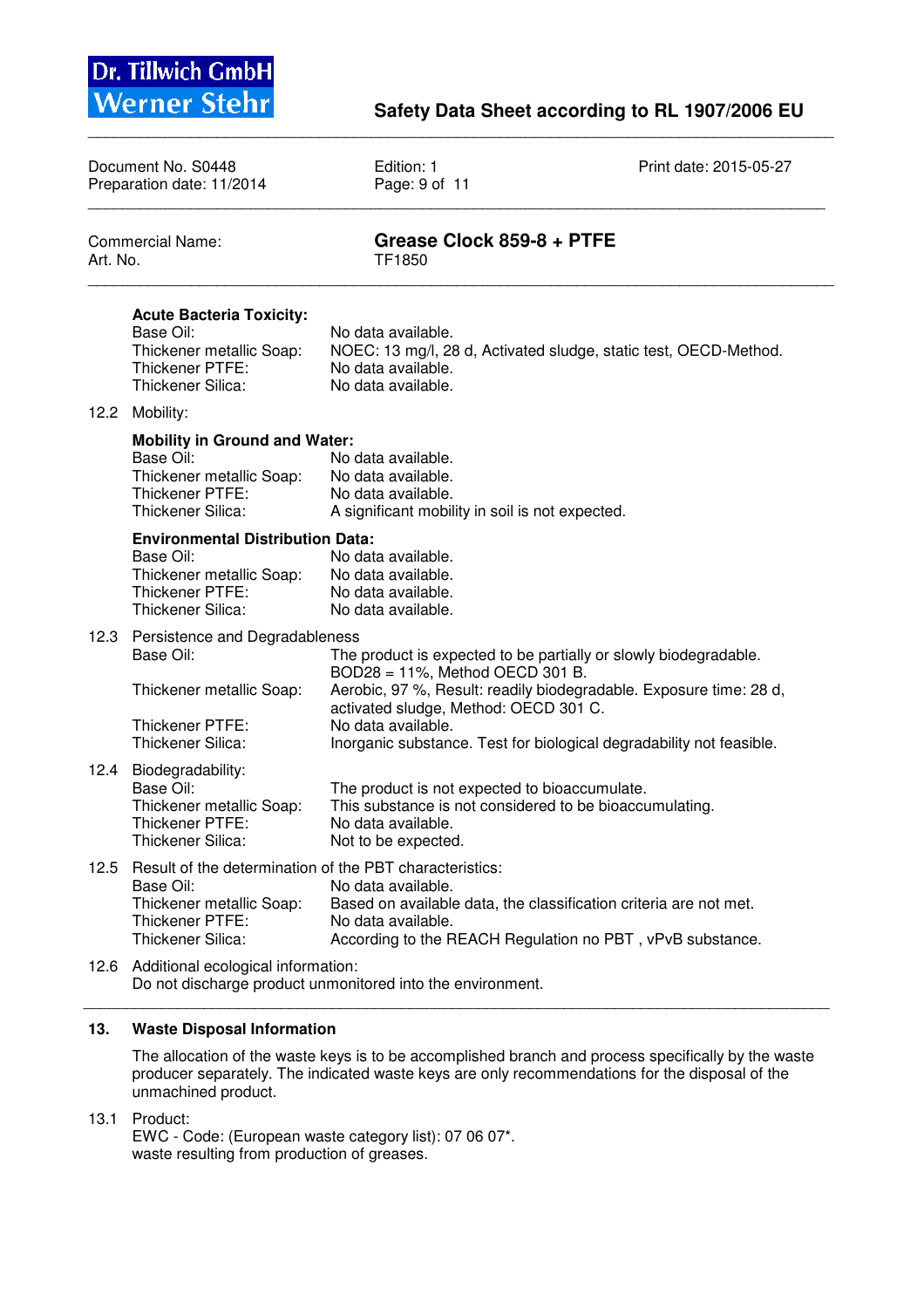

# **Werner Stehr** Safety Data Sheet according to RL 1907/2006 EU

| Document No. S0448        | Edition: 1     | Print date: 2015-05-27 |
|---------------------------|----------------|------------------------|
| Preparation date: 11/2014 | Page: 10 of 11 |                        |
|                           |                |                        |

\_\_\_\_\_\_\_\_\_\_\_\_\_\_\_\_\_\_\_\_\_\_\_\_\_\_\_\_\_\_\_\_\_\_\_\_\_\_\_\_\_\_\_\_\_\_\_\_\_\_\_\_\_\_\_\_\_\_\_\_\_\_\_\_\_\_\_\_\_\_\_\_\_\_\_\_\_\_\_\_\_\_\_\_\_\_\_

\_\_\_\_\_\_\_\_\_\_\_\_\_\_\_\_\_\_\_\_\_\_\_\_\_\_\_\_\_\_\_\_\_\_\_\_\_\_\_\_\_\_\_\_\_\_\_\_\_\_\_\_\_\_\_\_\_\_\_\_\_\_\_\_\_\_\_\_\_\_\_\_\_\_\_\_\_\_\_\_\_\_\_\_\_\_\_

\_\_\_\_\_\_\_\_\_\_\_\_\_\_\_\_\_\_\_\_\_\_\_\_\_\_\_\_\_\_\_\_\_\_\_\_\_\_\_\_\_\_\_\_\_\_\_\_\_\_\_\_\_\_\_\_\_\_\_\_\_\_\_\_\_\_\_\_\_\_\_\_\_\_\_\_\_\_\_\_\_\_\_\_\_\_\_

| Commercial Name: | Grease Clock 859-8 + PTFE |
|------------------|---------------------------|
| Art. No.         | TF1850                    |

- 13.2 Package: EWC - Code: (European waste category list): 15 01 10\* contaminated package.
- 13.3 Other Information:

-

#### **14. Transport Information**

- 14.1 General Information: U.N. No.: Packing group:
- 14.2 UN proper shipping name:
	- ADR IMDG IATA
- 14.3 Transport hazard class

| ADR          |  |
|--------------|--|
| unclassified |  |

| IMDG         |  |
|--------------|--|
| unclassified |  |

| <b>IATA</b>  |  |
|--------------|--|
| unclassified |  |

\_\_\_\_\_\_\_\_\_\_\_\_\_\_\_\_\_\_\_\_\_\_\_\_\_\_\_\_\_\_\_\_\_\_\_\_\_\_\_\_\_\_\_\_\_\_\_\_\_\_\_\_\_\_\_\_\_\_\_\_\_\_\_\_\_\_\_\_\_\_\_\_\_\_\_\_\_\_\_\_\_\_\_\_\_\_\_

- 14.4 Environmental hazards :
- 14.5 Special precautions for user:

### 14.6 Other Information:

-

-

 ADR Limited Stock (LQ): Transport category: Tunnel registration: UN "Model Regulation"